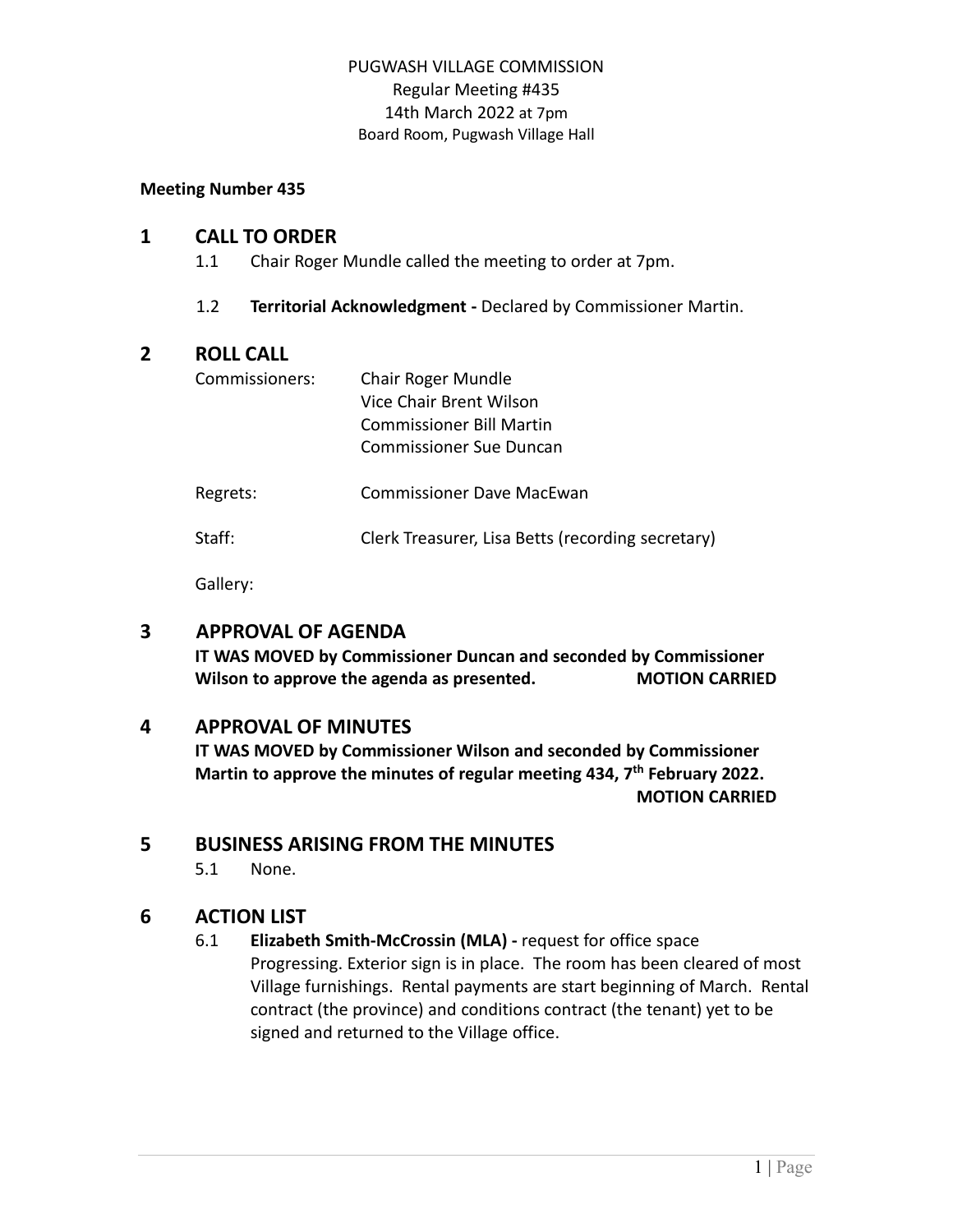#### 6.2 **Public Works Building**

Looking for new quotes for paint or siding.

#### 6.3 **Gaelic Signs**

The signs are designed and ready to be ordered. The project has gone very well.

## **7 PRESENTATION**

7.1 None.

## **8 CORRESPONDENCE**

#### 8.1 **Centre for Local Prosperity - request for letter of support** Commissioner Martin commented that he had been included in early

conferences and noticed a reduction of focus on the Village. A promotional video for the organization and the Village was appreciated.

## 8.1.1 **IT WAS MOVED by Commissioner Wilson and seconded by Commissioner Duncan to send a general letter of support to the Centre for Local Prosperity**. **MOTION CARRIED**

- 8.2 **Centre for Local Prosperity - request for financial support**
	- **8.2.1 IT WAS MOVED by Commissioner Martin and seconded by Commissioner Wilson to send deny the request for a grant explaining that the previous grants were outside of the Village's normal scope of financial support. MOTION CARRIED**
- 8.3 **Route 6 Snowmobile Club - request for letter of support** The Commissioners agreed this group has been doing some commendable work on local trails.
	- **8.3.1 IT WAS MOVED by Commissioner Martin and seconded by commissioner Wilson to send the Route 6 Snowmobile Club a letter** of support. **MOTION CARRIED**
- 8.4 **Liberty Mutual - AGM proxy vote - Board of Directors** The Commission agreed to send in a vote of abstention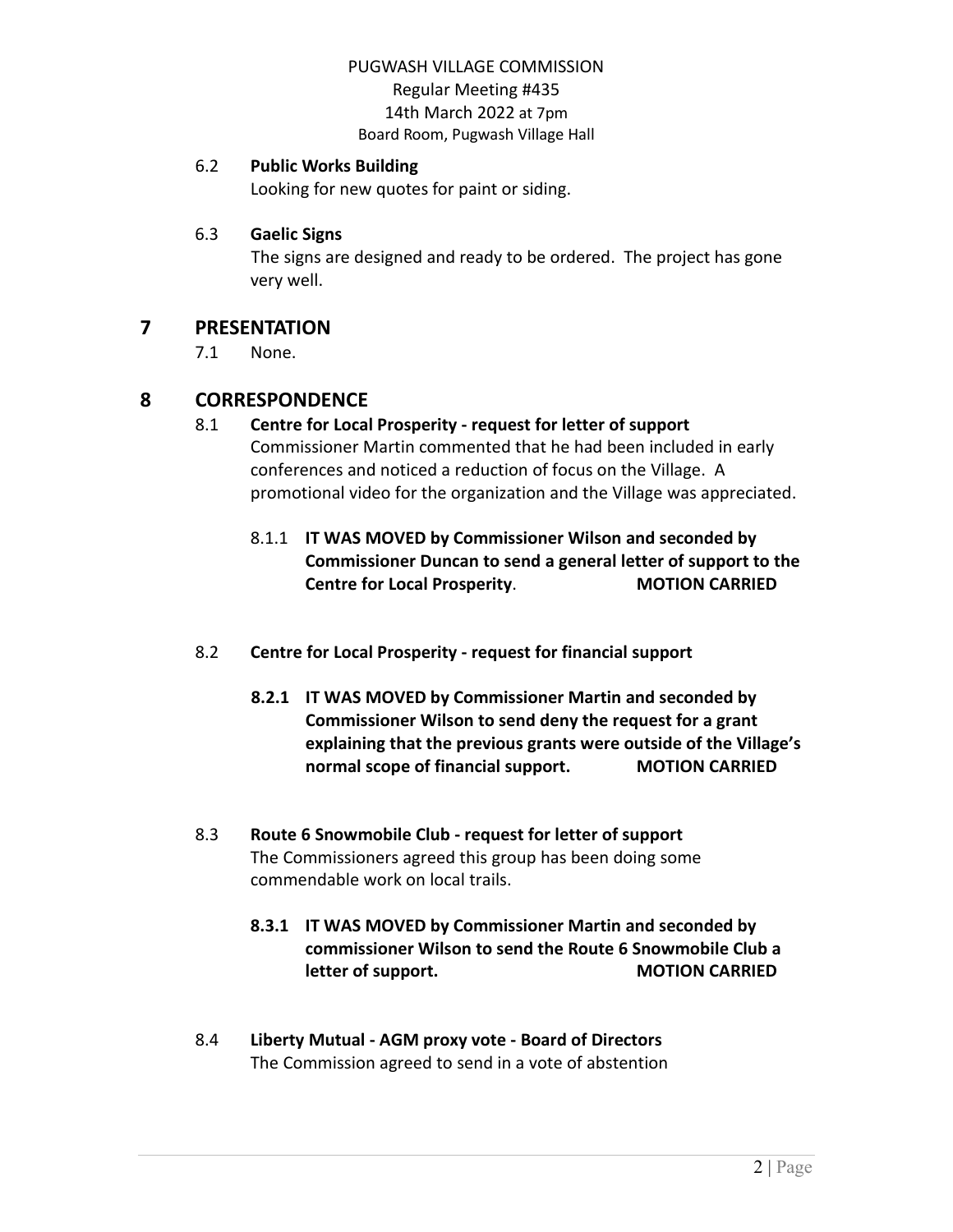## 8.5 **Burnham/Irons request for sculpture placement**

It is proposed to place a sculpture at the Farmers Market. It is part of a fundraiser for the new tennis/pickleball courts to be built at the Sunset Community property. It will be secured and is not to impede traffic or parking.

8.5.1 **IT WAS MOVED by Commissioner Martin and seconded by commissioner Wilson to approve the placement of a sculpture on the CN Train Station property near the Farmers Market. MOTION CARRIED**

# **9 COMMITTEE REPORTS**

## 9.1 **Accessibility (Joint with Municipality)**

The Commission commented that accessibility standards change faster than the Village's financial ability to meet them. The Clerk will ensure the current Municipal Plan includes the Village of Pugwash to a level that meets the criteria required for a Village of Pugwash Accessibility Plan. This will be ready for the next regular commission meeting.

## 9.2 **Association of Nova Scotia Villages (ANSV)**

The Association sent a letter to the NS Minister of Public Works with concerns about curb and crosswalk maintenance within Villages. Reminder: Pugwash will be hosting the ANSV AGM and conference in September 2023.

### 9.3 **Audit Committee**

No report.

## 9.4 **Physician Recruitment and Retention**

Commissioner Martin reported that there had been another recent visit by a potential physician and feels that it went very well. Commissioner Martin feels that the new facility being built in Pugwash will greatly improve Pugwash's chances in attracting a new physician. A donation to assist the committee in its operations has been received. The Communities in Bloom Community Book (2017) edition has been very useful as part of the information package given to prospective doctors.

### 9.5 **Communities in Bloom (CIB)**

Pugwash will be competing in the national competition this year. The gardening committee (Mary Maron and the Village Clerk) agreed on reflecting the Canada Day theme of **Double Platinum** in the annual flowers used in planters by including silver foliaged plants.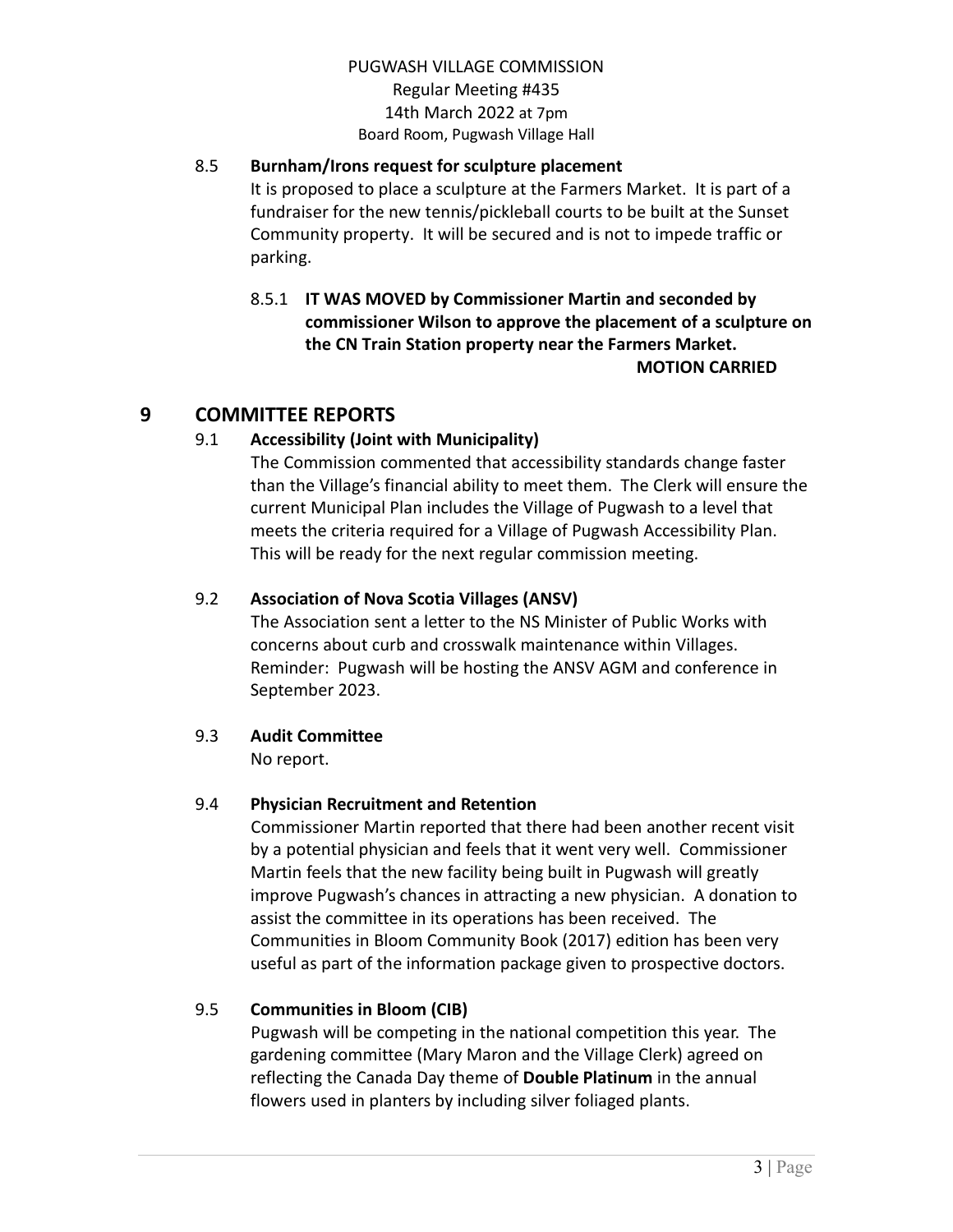#### 9.6 **Library**

A news release received earlier in the day announced that a Request for Proposals for a Pugwash library design has been released. The budget will be \$2 million. \$1.5 million will come from the municipality and the remainder from the community and other sources.

### 9.7 **Clerk Treasurer's Reports**

#### 9.7.1 **Nova Scotia Public Works**

Report from Adam Cameron (attached) includes: signage for parking restriction changes will be made in the Spring and that storm drainage infrastructure upgrades is in the design phase.

#### 9.7.2 **Newsletter**

March 2022 was printed today and will be distributed tomorrow.

### 9.7.3 **Website statistics**

In the ten years since the new version of the Village website was launched, it has had 782,932 hits. The newsletter page has had 632,338 hits and the Village of Pugwash (as a level of government) is third at 381,173. See report attached.

### 9.7.4 **Banner brackets - update**

The Village banners were part of a larger project started in 2009. Communities in Bloom (CIB) contributed towards the project financially (?) and in design consultation. When the banners were delivered (Fall of 2010), the Clerk called Nova Scotia Power (NSPI) to ask if the Village could put the banner brackets on the power poles. The NSPI representative said that, as maintenance was now done by using bucket trucks, the company was no longer concerned about other uses of the poles. The Clerk had Village staff put the brackets on the inside of the poles. Over the next several years, CIB took on a more active role in the banners and changed the positions and locations of the brackets. More recently, other organizations (the Pugwash Legion and the high school) have used the brackets for their banners. Brackets and banners were added last summer, many of them much lower than an acceptable height to avoid collision with large vehicles. The remaining brackets will be removed and may be relocated to permanent locations that are high enough to avoid any contact with passing vehicles.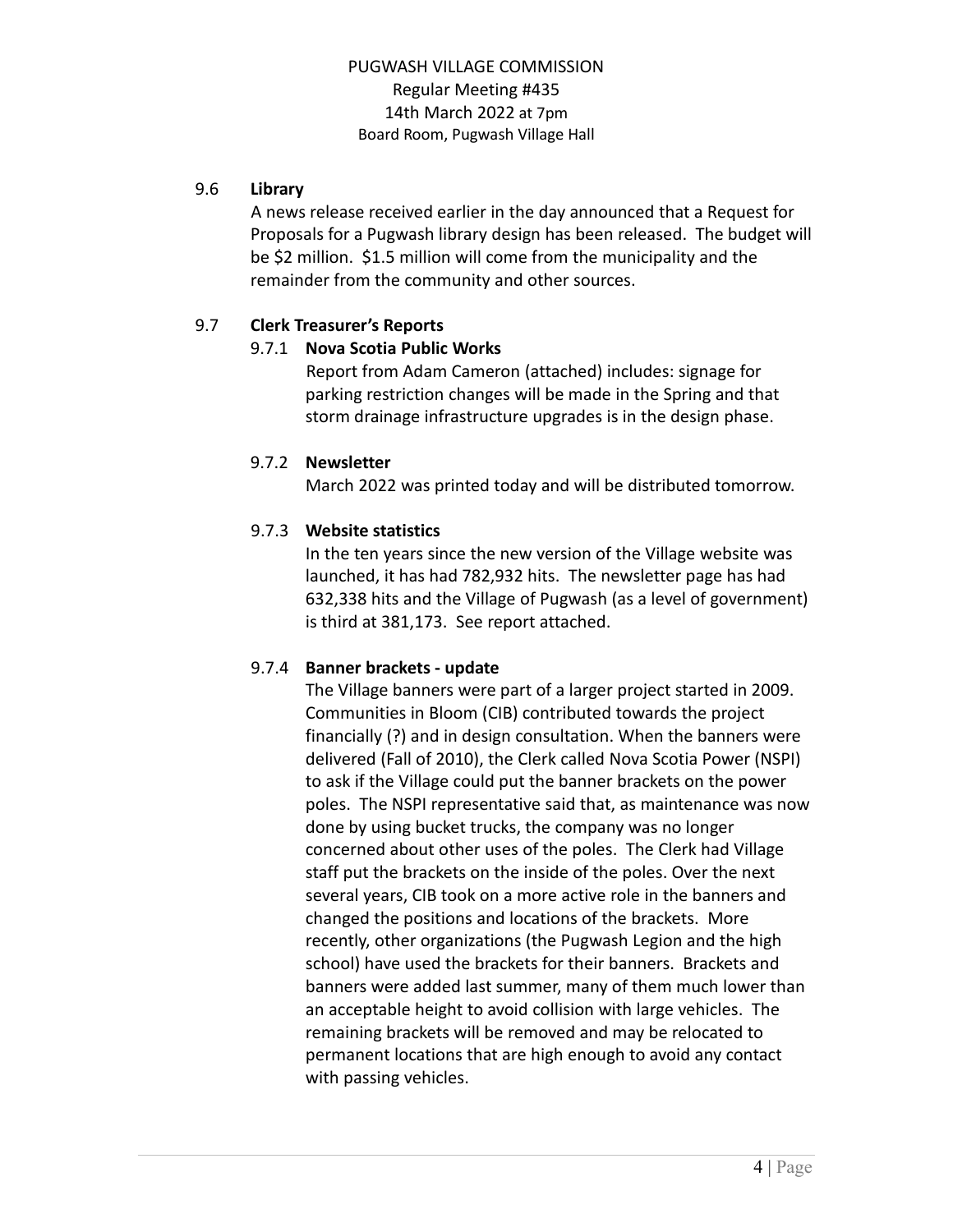#### 9.7.5 **Minutes**

The format has been cleaned up recently to make the minutes easier to read.

#### 9.7.6 **Windsor Salt Company - access agreement** In progress.

#### 9.7.7 **RV Dumping Station**

Municipal staff has recommended that the issue be bounced back to the Village to find a suitable location.

#### 9.7.8 **Credit Card**

There is an increasing need for a business credit card to purchase online products and services. The Village VISA debit is not acceptable for payments by some vendors.

## 9.7.8.1 **IT WAS MOVED by Commissioner Martin and seconded by Commissioner Wilson that the audit committee and Clerk should investigate acquiring a credit card for the use of the Village of Pugwash. MOTION CARRIED**

### 9.7.9 **Gathering of the Clans**

The sound technicians have been confirmed. The entertainment lineup is to be confirmed. Due to mounting costs in maintenance, staffing and insurance, the midway carnival is no longer able to send the small show to Pugwash. Replacement events or attractions will be investigated. Where July 1<sup>st</sup> is on a Friday, expanding the festival into the weekend is a possibility. Sound and lighting equipment for an expanded weekend future events si being sourced.

## 9.7.9.1 **IT WAS MOVED by Commissioner Martin and seconded by Commissioner Wilson to approve the budget for the Gathering of the Clans as presented. MOTION CARRIED**

## **10 MOTIONS**

10.1 None.